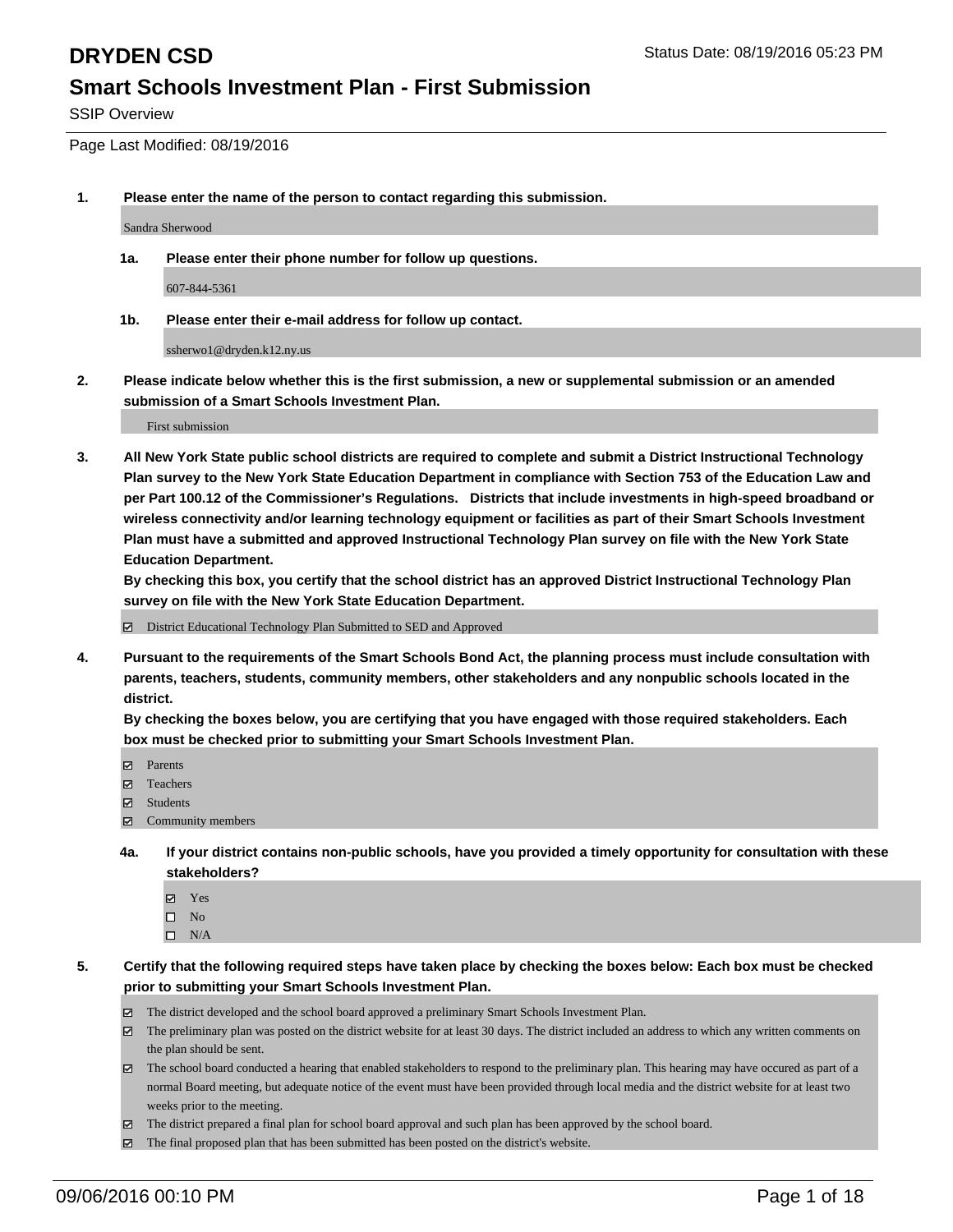SSIP Overview

Page Last Modified: 08/19/2016

**5a. Please upload the proposed Smart Schools Investment Plan (SSIP) that was posted on the district's website, along with any supporting materials. Note that this should be different than your recently submitted Educational Technology Survey. The Final SSIP, as approved by the School Board, should also be posted on the website and remain there during the course of the projects contained therein.**

SSIP-FirstSub.pdf Smart School Presentation 2-22-16 Public Hearing.pdf

**6. Please enter an estimate of the total number of students and staff that will benefit from this Smart Schools Investment Plan based on the cumulative projects submitted to date.**

1,950

**7. An LEA/School District may partner with one or more other LEA/School Districts to form a consortium to pool Smart Schools Bond Act funds for a project that meets all other Smart School Bond Act requirements. Each school district participating in the consortium will need to file an approved Smart Schools Investment Plan for the project and submit a signed Memorandum of Understanding that sets forth the details of the consortium including the roles of each respective district.**

 $\Box$  The district plans to participate in a consortium to partner with other school district(s) to implement a Smart Schools project.

**8. Please enter the name and 6-digit SED Code for each LEA/School District participating in the Consortium.**

| Partner LEA/District | <b>ISED BEDS Code</b> |
|----------------------|-----------------------|
| (No Response)        | (No Response)         |

**9. Please upload a signed Memorandum of Understanding with all of the participating Consortium partners.** (No Response)

**10. Your district's Smart Schools Bond Act Allocation is:**

\$1,679,854

**11. Enter the budget sub-allocations by category that you are submitting for approval at this time. If you are not budgeting SSBA funds for a category, please enter 0 (zero.) If the value entered is \$0, you will not be required to complete that survey question.**

|                                       | Sub-<br>Allocations |
|---------------------------------------|---------------------|
| School Connectivity                   | 1,601,954           |
| Connectivity Projects for Communities | 0                   |
| Classroom Technology                  | $\Omega$            |
| Pre-Kindergarten Classrooms           |                     |
| Replace Transportable Classrooms      |                     |
| High-Tech Security Features           | 75,500              |
| Totals:                               | 1,677,454           |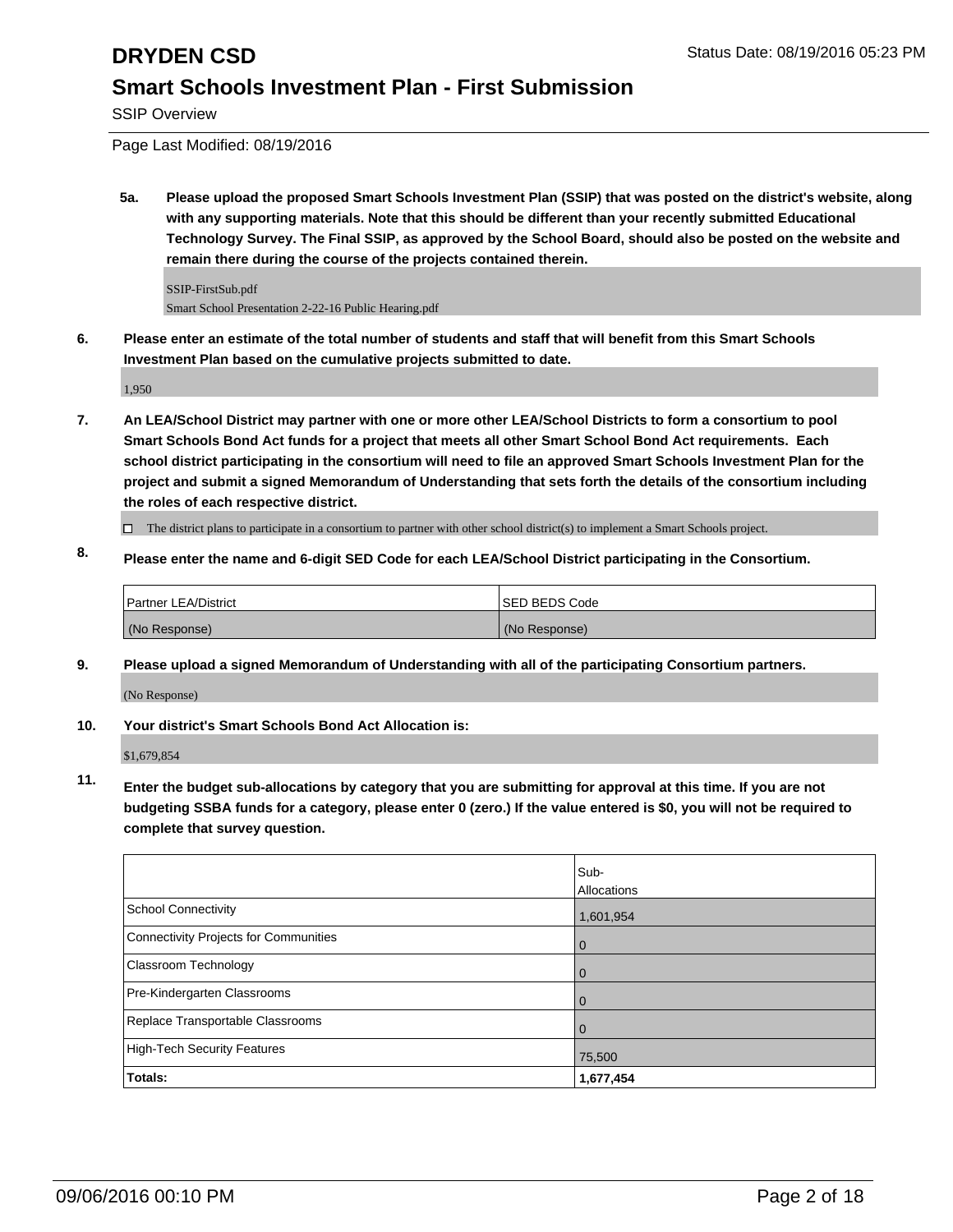School Connectivity

Page Last Modified: 08/19/2016

- **1. In order for students and faculty to receive the maximum benefit from the technology made available under the Smart Schools Bond Act, their school buildings must possess sufficient connectivity infrastructure to ensure that devices can be used during the school day. Smart Schools Investment Plans must demonstrate that:**
	- **sufficient infrastructure that meets the Federal Communications Commission's 100 Mbps per 1,000 students standard currently exists in the buildings where new devices will be deployed, or**
	- **is a planned use of a portion of Smart Schools Bond Act funds, or**
	- **is under development through another funding source.**

**Smart Schools Bond Act funds used for technology infrastructure or classroom technology investments must increase the number of school buildings that meet or exceed the minimum speed standard of 100 Mbps per 1,000 students and staff within 12 months. This standard may be met on either a contracted 24/7 firm service or a "burstable" capability. If the standard is met under the burstable criteria, it must be:**

**1. Specifically codified in a service contract with a provider, and**

**2. Guaranteed to be available to all students and devices as needed, particularly during periods of high demand, such as computer-based testing (CBT) periods.**

**Please describe how your district already meets or is planning to meet this standard within 12 months of plan submission.**

We currently have 150 Mbps for 1596 students. CNYRIC will be providing the minimum bandwidth necessary for Smart Schools compliance on 9/1/17.

- **1a. If a district believes that it will be impossible to meet this standard within 12 months, it may apply for a waiver of this requirement, as described on the Smart Schools website. The waiver must be filed and approved by SED prior to submitting this survey.**
	- $\Box$  By checking this box, you are certifying that the school district has an approved waiver of this requirement on file with the New York State Education Department.

### **2. Connectivity Speed Calculator (Required)**

|                         | I Number of<br><b>Students</b> | Multiply by<br>100 Kbps | Divide by 1000 Current Speed Expected<br>lto Convert to<br>Required<br>Speed in Mb | lin Mb | Speed to be<br>Attained Within Required<br>12 Months | <b>Expected Date</b><br><b>When</b><br>Speed Will be<br>l Met |
|-------------------------|--------------------------------|-------------------------|------------------------------------------------------------------------------------|--------|------------------------------------------------------|---------------------------------------------------------------|
| <b>Calculated Speed</b> | 1.596                          | 159,600                 | 160                                                                                | 150    | 160                                                  | 9/1/17                                                        |

### **3. Describe how you intend to use Smart Schools Bond Act funds for high-speed broadband and/or wireless connectivity projects in school buildings.**

The Dryden Central School District will utilize wireless devices that incorporate innovation, digital literacy and career and life skills. The product of this integration will be authentic learning tasks that align to New York State Common Core Standards and can be integrated into future curricular objectives and instructional units/lessons. Dryden teachers would utilize this capacity both in instruction as well as in the development of lifelong student learning skills.

The District will utilize funding to enhance our existing wired and wireless infrastructure district-wide for our students and staff. In order to

meet the demands of the 21st century, we will upgrade cabling and install additional wireless access points allowing seamless use of district technology.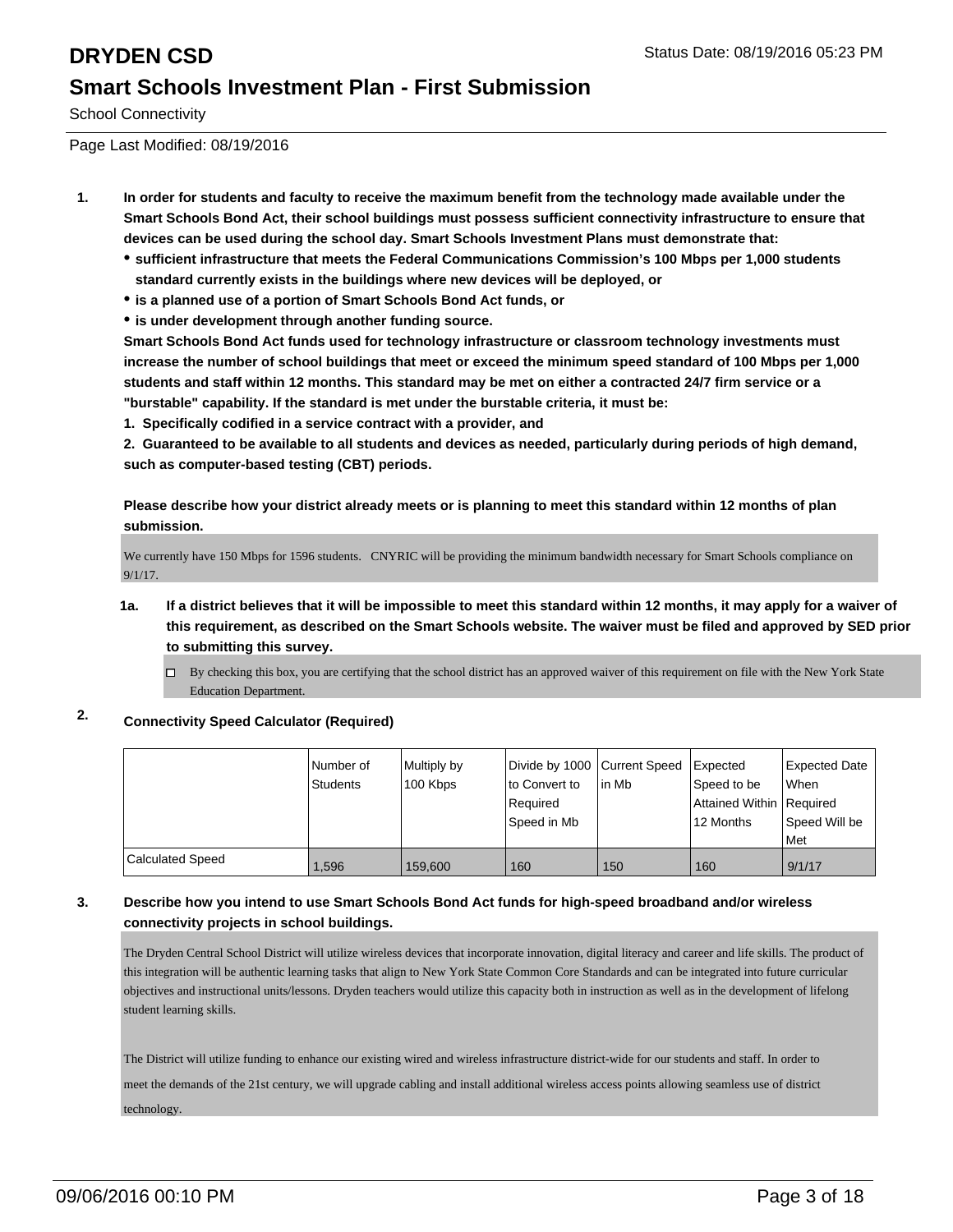School Connectivity

Page Last Modified: 08/19/2016

**4. Describe the linkage between the district's District Instructional Technology Plan and the proposed projects. (There should be a link between your response to this question and your response to Question 1 in Part E. Curriculum and Instruction "What are the district's plans to use digital connectivity and technology to improve teaching and learning?)**

The development of technology tools that support communication and collaboration have given rise to rich online communities. These communities can provide opportunities for teachers to become learners, students to facilitate conversation and collaboration as well as extending the learning environment. The district wishes to increase equitable access to technology through the use of the mobile wireless technologies. Technology-based learning and assessment systems will be pivotal in improving student learning and generating data that can be used to continuously improve education systems at all levels. Technology will help us execute collaborative teaching strategies combined with professional learning to better connect our educators. Finally, technology will help students to meet college and career readiness goals.

**5. If the district wishes to have students and staff access the Internet from wireless devices within the school building, or in close proximity to it, it must first ensure that it has a robust Wi-Fi network in place that has sufficient bandwidth to meet user demand.**

### **Please describe how you have quantified this demand and how you plan to meet this demand.**

The Dryden Central School District has worked closely with Hunt Architects to complete a building survey for the State Education Department. Hunt surveyed our buildings and met with administration and the technology team to understand our goals. Hunt supplied us with a detail set of plans that will build on existing wireless coverage in our classrooms, large group instruction areas and common areas, such as our cafeterias and auditoriums, to create a more robust wireless network.

As part of the Smart Schools Bond Act, the district will be adding wireless access points to its existing wireless network to provide additional coverage and density. The district's current wireless network is an 802.11-n wireless network with good coverage of the instructional spaces throughout the building. The SSBA funds will be used to add 802.11ac WAV2 wireless access points to the existing wireless infrastructure per the quantities outlined in the school connectivity breakdown.

**6. As indicated on Page 5 of the guidance, the Office of Facilities Planning will have to conduct a preliminary review of all capital projects, including connectivity projects.**

**Please indicate on a separate row each project number given to you by the Office of Facilities Planning.**

| l Proiect Number      |  |
|-----------------------|--|
| 61-03-01-06-7-999-004 |  |

**7. Certain high-tech security and connectivity infrastructure projects may be eligible for an expedited review process as determined by the Office of Facilities Planning.**

**Was your project deemed eligible for streamlined review?**

No

**8. Include the name and license number of the architect or engineer of record.**

| <b>Name</b>   | License Number |
|---------------|----------------|
| Gary E. Henry | 283811         |

**9. If you are submitting an allocation for School Connectivity complete this table. Note that the calculated Total at the bottom of the table must equal the Total allocation for this category that you entered in the SSIP Overview overall budget.**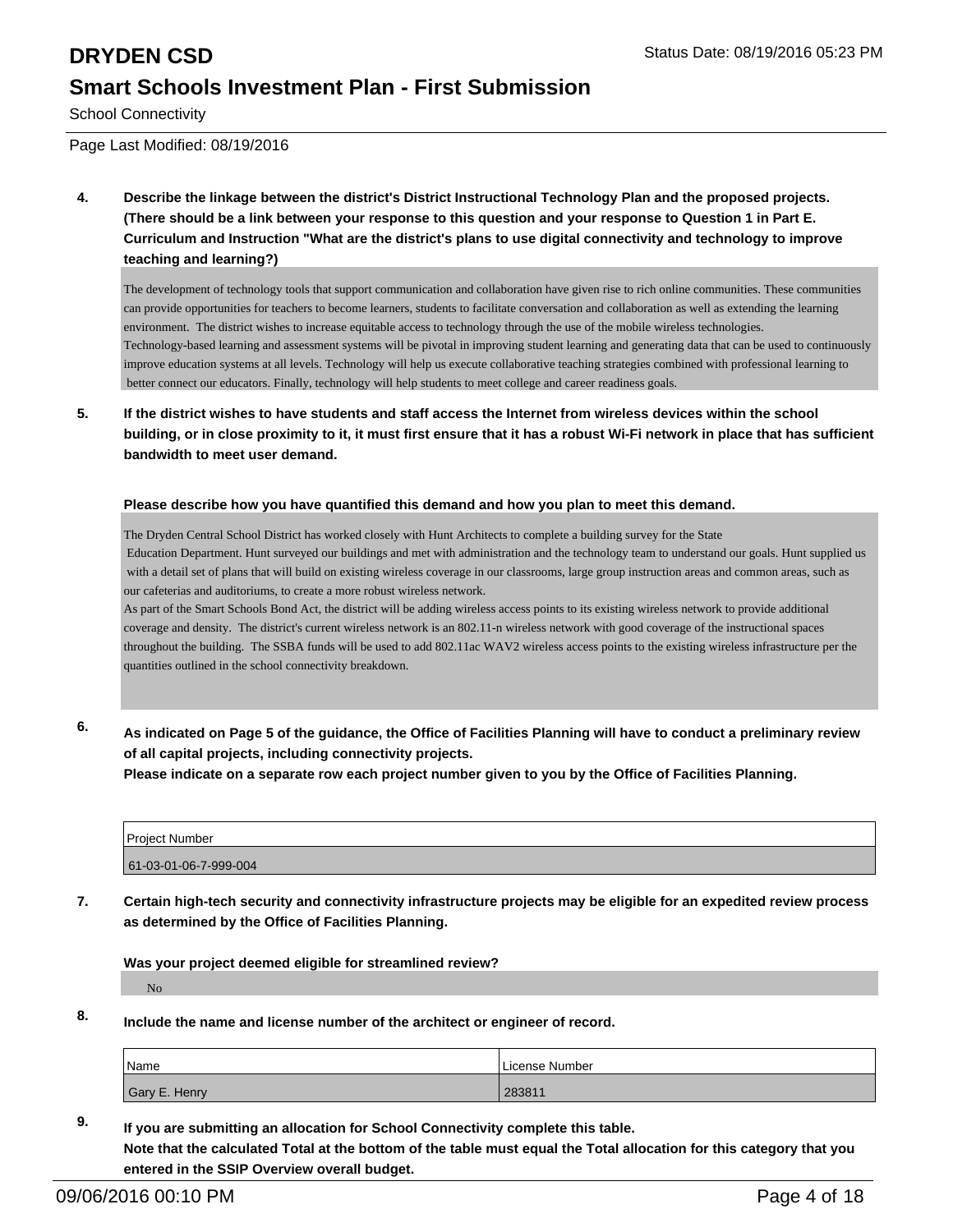School Connectivity

Page Last Modified: 08/19/2016

|                                            | Sub-              |
|--------------------------------------------|-------------------|
|                                            | <b>Allocation</b> |
| Network/Access Costs                       | 145,000           |
| Outside Plant Costs                        | $\bf{0}$          |
| School Internal Connections and Components | 1,175,200         |
| Professional Services                      | 150,000           |
| Testing                                    | 21,000            |
| <b>Other Upfront Costs</b>                 | 0                 |
| <b>Other Costs</b>                         | 110,754           |
| Totals:                                    | 1,601,954         |

**10. Please detail the type, quantity, per unit cost and total cost of the eligible items under each sub-category. This is especially important for any expenditures listed under the "Other" category. All expenditures must be eligible for tax-exempt financing to be reimbursed through the SSBA. Sufficient detail must be provided so that we can verify this is the case. If you have any questions, please contact us directly through smartschools@nysed.gov. NOTE: Wireless Access Points should be included in this category, not under Classroom Educational Technology, except those that will be loaned/purchased for nonpublic schools.**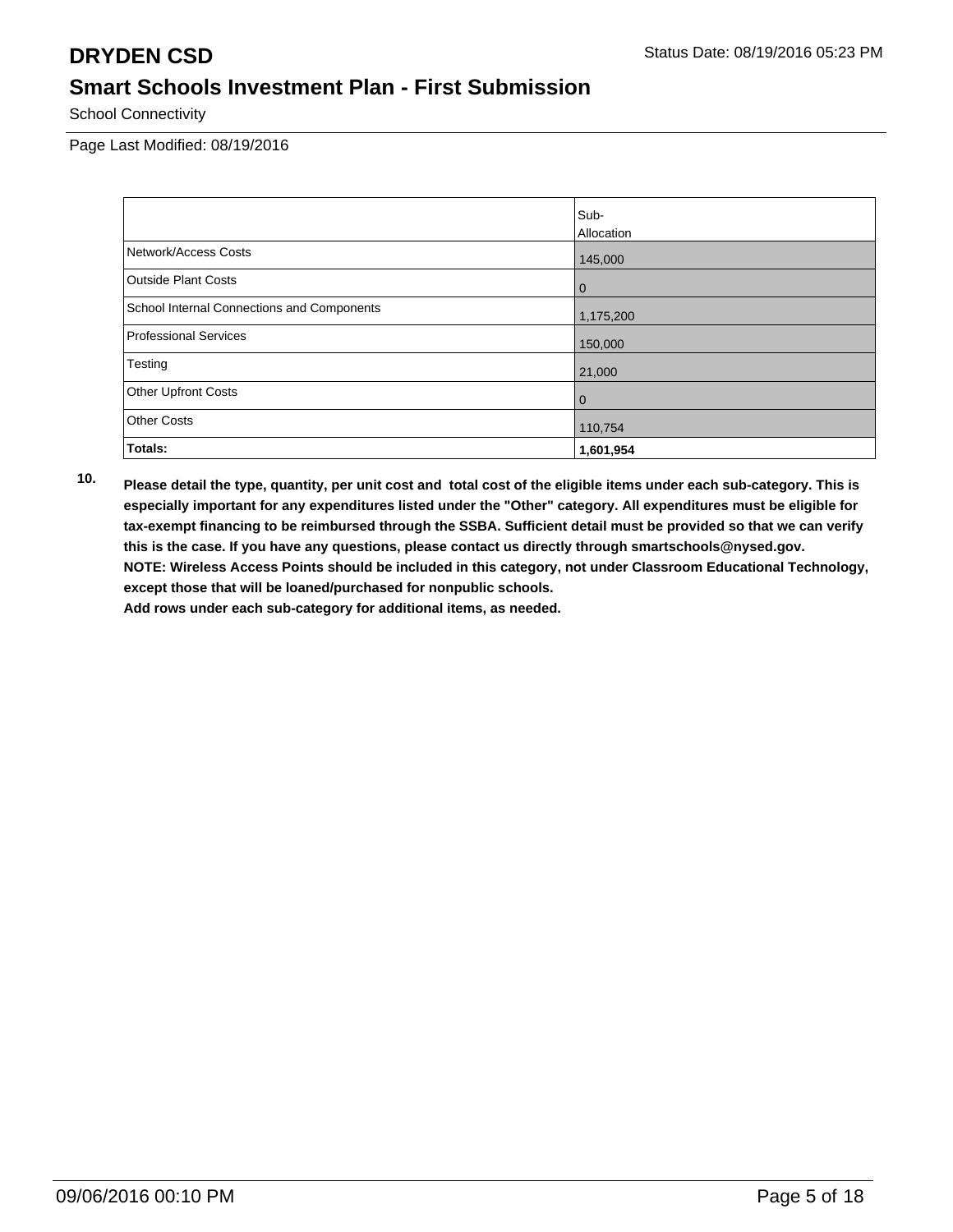School Connectivity

Page Last Modified: 08/19/2016

| Select the allowable expenditure<br>Item to be purchased<br>type.<br>Repeat to add another item under<br>each type. |                                                                                                                                                                                                                                                                                                                                                                                                                   | Quantity       | Cost per Item | <b>Total Cost</b> |
|---------------------------------------------------------------------------------------------------------------------|-------------------------------------------------------------------------------------------------------------------------------------------------------------------------------------------------------------------------------------------------------------------------------------------------------------------------------------------------------------------------------------------------------------------|----------------|---------------|-------------------|
| <b>Network/Access Costs</b>                                                                                         | Meraki MR42 Wireless Access Points<br>w/ cloud based controller                                                                                                                                                                                                                                                                                                                                                   | 22             | 800           | 17,600            |
| <b>Connections/Components</b>                                                                                       | Category6 Data Cabling Installation for<br><b>Wireless Access Points - Construction</b><br>budget for one Category6 data cable<br>from the data closet patch panel to<br>each planned wireless access point<br>location. This work will be<br>competitively bid after SSBA approval<br>and SED Facilities approval.                                                                                               | 22             | 1,200         | 26,400            |
| <b>Network/Access Costs</b>                                                                                         | Cisco C2960X 48-port PoE+, 750W, 2<br>x 10G SFP+, LAN Base                                                                                                                                                                                                                                                                                                                                                        | $\overline{2}$ | 3,800         | 7,600             |
| <b>Connections/Components</b>                                                                                       | Cisco FlexStack 50cm stacking cable                                                                                                                                                                                                                                                                                                                                                                               | $\overline{2}$ | 100           | 200               |
| <b>Network/Access Costs</b>                                                                                         | APC Smart UPS - 3000va<br>uniteruptable power supply with rj-45<br>network management card                                                                                                                                                                                                                                                                                                                        | $\overline{2}$ | 2,500         | 5,000             |
| <b>Network/Access Costs</b>                                                                                         | Network Operations Center Upgrades -<br>At the main data room, install ladder<br>racking, wire management and<br>grounding. Provide new 4 post and 2<br>post racks. Add access control to door.<br>Install energy management equipment<br>for monitoring. Remove carpet and add<br>new floor covering. Install additional<br>lighting for at least 50foot candle<br>lighting.                                     | $\mathbf{1}$   | 30,000        | 30,000            |
| <b>Connections/Components</b>                                                                                       | Category6 Data Cabling Installation &<br>Removal of the Existing Category5 &<br>5e data cabling - Construction budget<br>for one Category6 data cable from the<br>data closet patch panel to wall outlet<br>locations. This work will be<br>competitively bid after SSBA approval<br>and SED Facilities approval.                                                                                                 | 1,824          | 600           | 1,094,400         |
| <b>Network/Access Costs</b>                                                                                         | Data room Improvements - Data rooms   4<br>in the district will be brought up to the<br>district standard if they have not been<br>completed already. Each data room<br>will receive a 3/4 ton split AC unit to<br>cool the equipment, new 4-post data<br>rack with cable management including<br>ladder racking, uninteruptable power<br>supply and proper pathways with<br>firestop fittings. This work will be |                | 19,000        | 76,000            |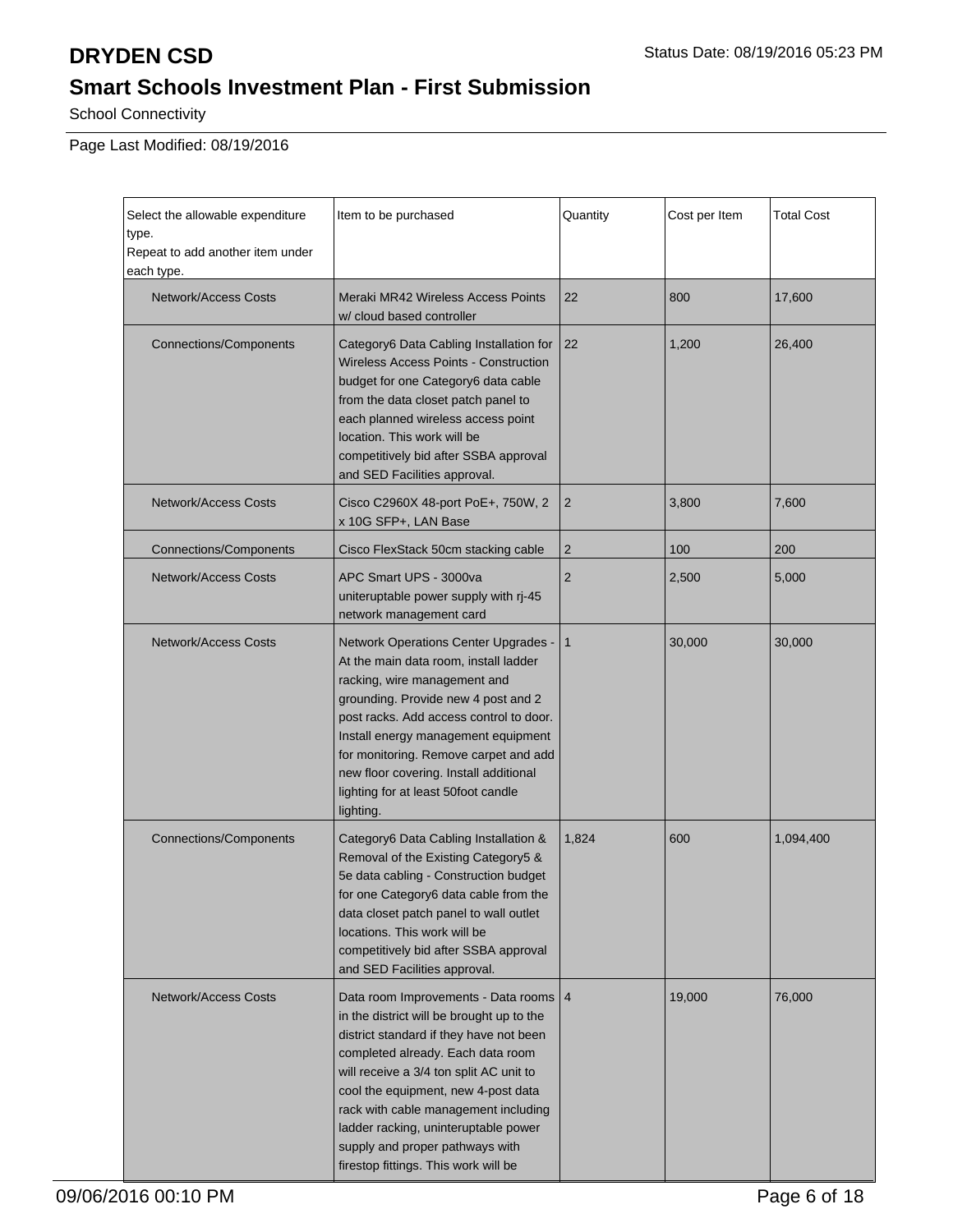School Connectivity

Page Last Modified: 08/19/2016

|                               | competitively bid after SSBA approval<br>and SED Facilities approval.                                                                                                                                                                                                                                                                                                                                   |                |         |         |
|-------------------------------|---------------------------------------------------------------------------------------------------------------------------------------------------------------------------------------------------------------------------------------------------------------------------------------------------------------------------------------------------------------------------------------------------------|----------------|---------|---------|
| <b>Connections/Components</b> | Replace the existing OM1 multi-mode<br>fiber optic back bone cable that<br>connects all IDFs to the buildings MDF<br>with OM3 Laser optomized multi-mode<br>fiber and OS2 single-mode fiber. This<br>will provide the district with 10Gbps<br>bandwidth immediately and future<br>proof them moving forward. This work<br>will be competitively bid after SSBA<br>approval and SED Facilities approval. | 8              | 6,625   | 53,000  |
| <b>Other Costs</b>            | <b>Project Incidentals- Construction</b><br>Administration/Management<br>costs, bidding fees, & contingencies.                                                                                                                                                                                                                                                                                          |                | 110,754 | 110,754 |
| <b>Professional Services</b>  | Architectural & Engineering fees                                                                                                                                                                                                                                                                                                                                                                        |                | 100.000 | 100,000 |
| <b>Professional Services</b>  | Legal and Financial Advisor fees                                                                                                                                                                                                                                                                                                                                                                        | 1              | 50,000  | 50,000  |
| <b>Testing</b>                | Network testing                                                                                                                                                                                                                                                                                                                                                                                         |                | 21,000  | 21,000  |
| <b>Connections/Components</b> | Catalyst 2960-X FlexStack Plus<br><b>Stacking Module</b>                                                                                                                                                                                                                                                                                                                                                | $\overline{2}$ | 600     | 1,200   |
| Network/Access Costs          | Meraki 5 year Cloud License                                                                                                                                                                                                                                                                                                                                                                             | 22             | 400     | 8,800   |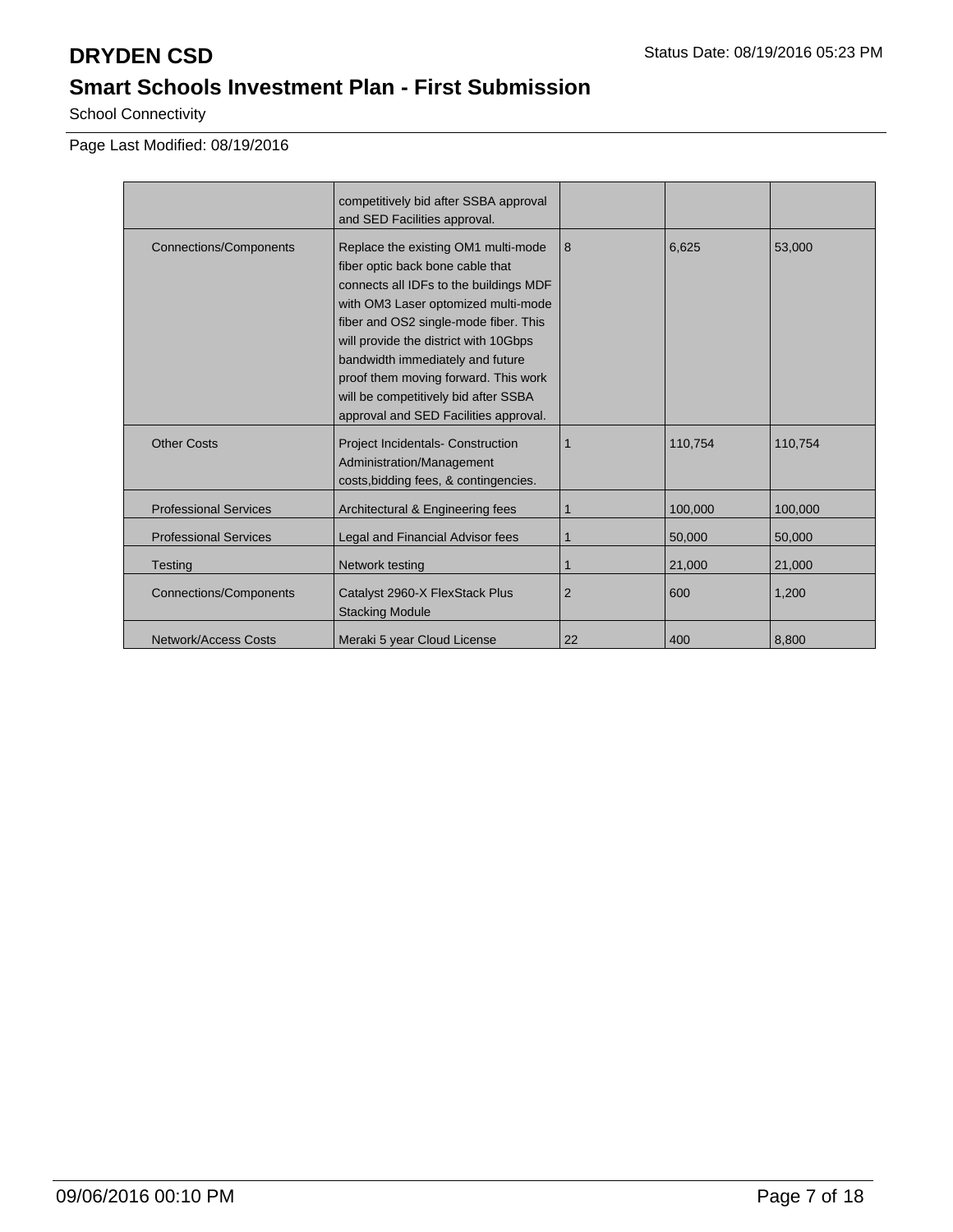Community Connectivity (Broadband and Wireless)

**1. Describe how you intend to use Smart Schools Bond Act funds for high-speed broadband and/or wireless connectivity projects in the community.**

(No Response)

**2. Please describe how the proposed project(s) will promote student achievement and increase student and/or staff access to the Internet in a manner that enhances student learning and/or instruction outside of the school day and/or school building.**

(No Response)

**3. Community connectivity projects must comply with all the necessary local building codes and regulations (building and related permits are not required prior to plan submission).**

 $\Box$  I certify that we will comply with all the necessary local building codes and regulations.

**4. Please describe the physical location of the proposed investment.**

(No Response)

**5. Please provide the initial list of partners participating in the Community Connectivity Broadband Project, along with their Federal Tax Identification (Employer Identification) number.**

| <b>Project Partners</b> | Federal ID#   |
|-------------------------|---------------|
| (No Response)           | (No Response) |

**6. If you are submitting an allocation for Community Connectivity, complete this table.**

**Note that the calculated Total at the bottom of the table must equal the Total allocation for this category that you entered in the SSIP Overview overall budget.**

|                                    | Sub-Allocation |
|------------------------------------|----------------|
| Network/Access Costs               | (No Response)  |
| Outside Plant Costs                | (No Response)  |
| <b>Tower Costs</b>                 | (No Response)  |
| <b>Customer Premises Equipment</b> | (No Response)  |
| Professional Services              | (No Response)  |
| Testing                            | (No Response)  |
| Other Upfront Costs                | (No Response)  |
| Other Costs                        | (No Response)  |
| Totals:                            | 0              |

**7. Please detail the type, quantity, per unit cost and total cost of the eligible items under each sub-category. This is especially important for any expenditures listed under the "Other" category. All expenditures must be capital-bond eligible to be reimbursed through the SSBA. If you have any questions, please contact us directly through smartschools@nysed.gov.**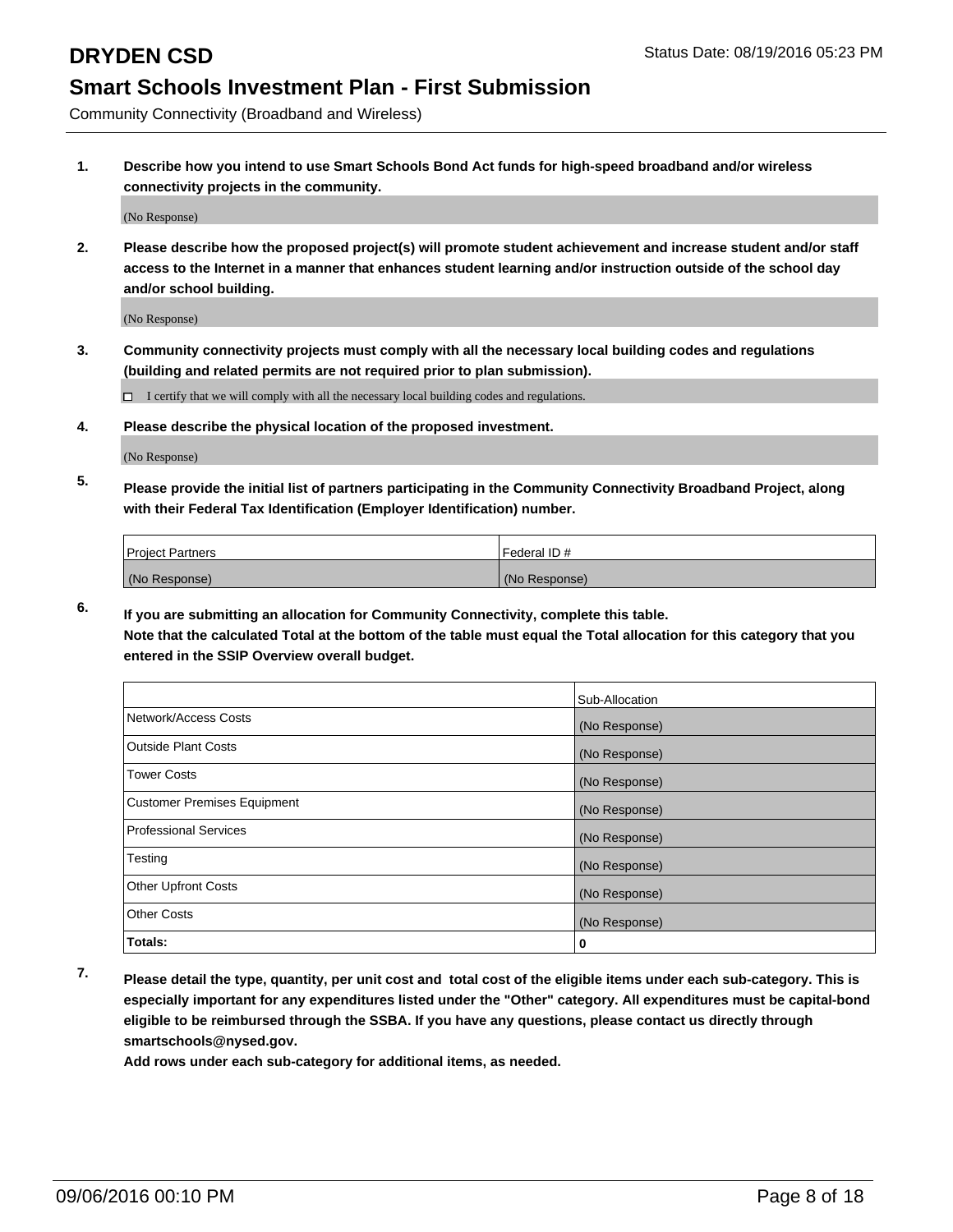Community Connectivity (Broadband and Wireless)

| Select the allowable expenditure | I Item to be purchased | Quantity      | Cost per Item | <b>Total Cost</b> |
|----------------------------------|------------------------|---------------|---------------|-------------------|
| type.                            |                        |               |               |                   |
| Repeat to add another item under |                        |               |               |                   |
| each type.                       |                        |               |               |                   |
| (No Response)                    | (No Response)          | (No Response) | (No Response) | (No Response)     |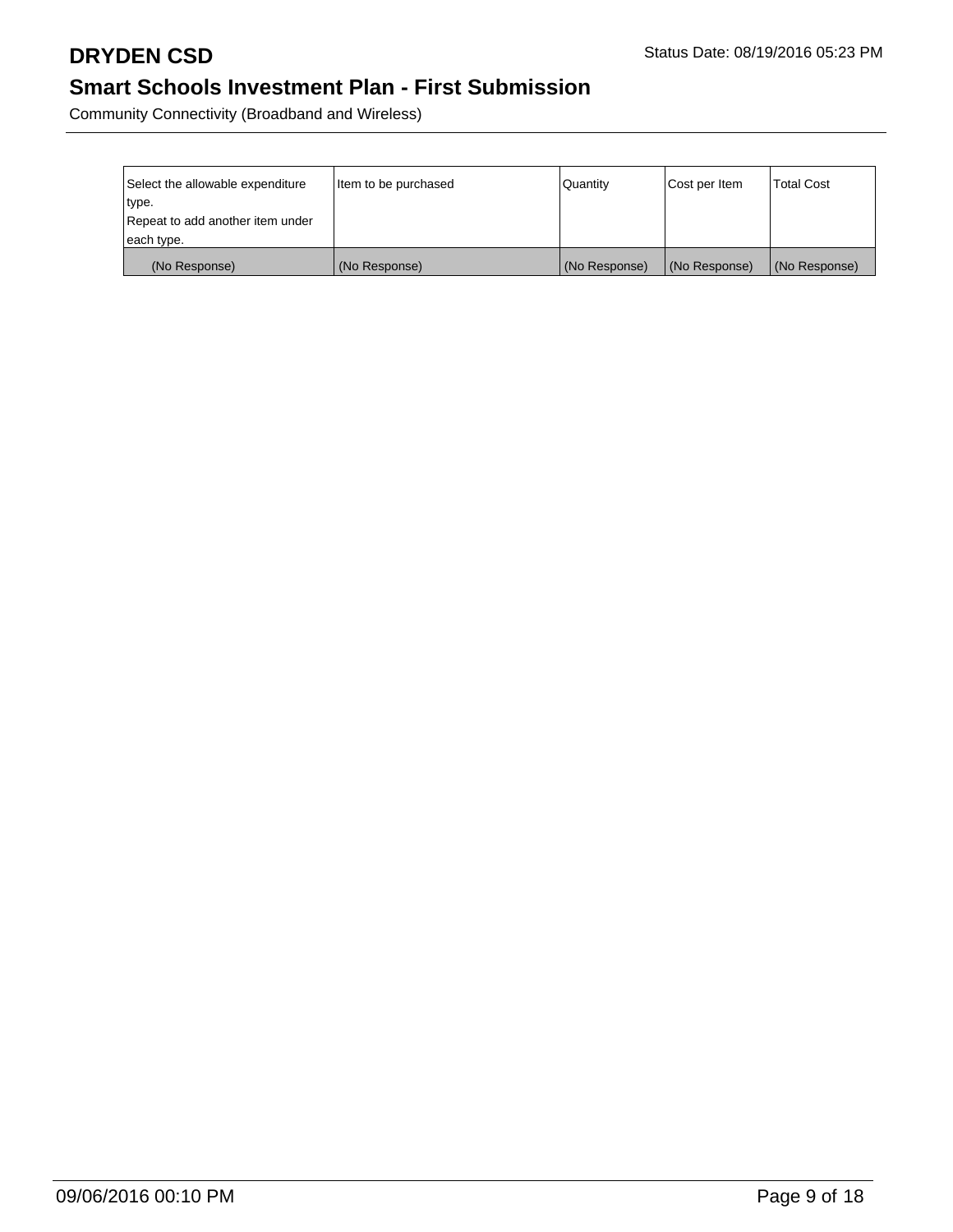Classroom Learning Technology

**1. In order for students and faculty to receive the maximum benefit from the technology made available under the Smart Schools Bond Act, their school buildings must possess sufficient connectivity infrastructure to ensure that devices can be used during the school day. Smart Schools Investment Plans must demonstrate that sufficient infrastructure that meets the Federal Communications Commission's 100 Mbps per 1,000 students standard currently exists in the buildings where new devices will be deployed, or is a planned use of a portion of Smart Schools Bond Act funds, or is under development through another funding source.**

**Smart Schools Bond Act funds used for technology infrastructure or classroom technology investments must increase the number of school buildings that meet or exceed the minimum speed standard of 100 Mbps per 1,000 students and staff within 12 months. This standard may be met on either a contracted 24/7 firm service or a "burstable" capability. If the standard is met under the burstable criteria, it must be:**

**1. Specifically codified in a service contract with a provider, and**

**2. Guaranteed to be available to all students and devices as needed, particularly during periods of high demand, such as computer-based testing (CBT) periods.**

**Please describe how your district already meets or is planning to meet this standard within 12 months of plan submission.**

(No Response)

**1a. If a district believes that it will be impossible to meet this standard within 12 months, it may apply for a waiver of this requirement, as described on the Smart Schools website. The waiver must be filed and approved by SED prior to submitting this survey.**

 $\Box$  By checking this box, you are certifying that the school district has an approved waiver of this requirement on file with the New York State Education Department.

### **2. Connectivity Speed Calculator (Required)**

|                         | INumber of<br><b>Students</b> | Multiply by<br>100 Kbps | Divide by 1000 Current Speed<br>Ito Convert to<br>Required<br>l Speed in Mb | lin Mb           | Expected<br>Speed to be<br>Attained Within   Required<br>12 Months | Expected Date<br><b>When</b><br>Speed Will be<br>l Met |
|-------------------------|-------------------------------|-------------------------|-----------------------------------------------------------------------------|------------------|--------------------------------------------------------------------|--------------------------------------------------------|
| <b>Calculated Speed</b> | (No<br>Response)              | (No Response)           | (No<br>Response)                                                            | (No<br>Response) | (No<br>Response)                                                   | l (No<br>Response)                                     |

**3. If the district wishes to have students and staff access the Internet from wireless devices within the school building, or in close proximity to it, it must first ensure that it has a robust Wi-Fi network in place that has sufficient bandwidth to meet user demand.**

**Please describe how you have quantified this demand and how you plan to meet this demand.**

(No Response)

**4. All New York State public school districts are required to complete and submit an Instructional Technology Plan survey to the New York State Education Department in compliance with Section 753 of the Education Law and per Part 100.12 of the Commissioner's Regulations.**

**Districts that include educational technology purchases as part of their Smart Schools Investment Plan must have a submitted and approved Instructional Technology Plan survey on file with the New York State Education Department.**

 $\Box$  By checking this box, you are certifying that the school district has an approved Instructional Technology Plan survey on file with the New York State Education Department.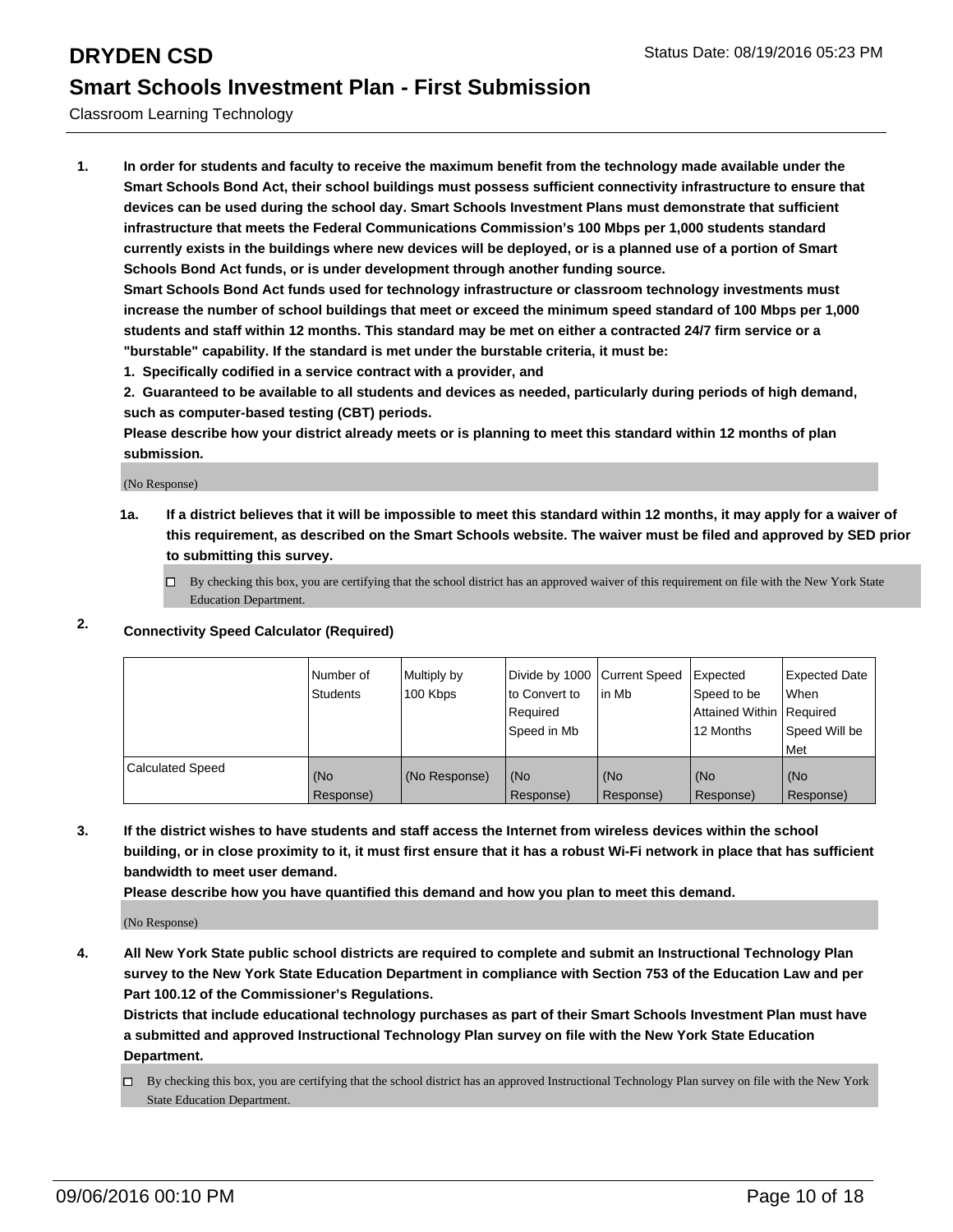Classroom Learning Technology

**5. Describe the devices you intend to purchase and their compatibility with existing or planned platforms or systems. Specifically address the adequacy of each facility's electrical, HVAC and other infrastructure necessary to install and support the operation of the planned technology.**

(No Response)

- **6. Describe how the proposed technology purchases will:**
	- **> enhance differentiated instruction;**
	- **> expand student learning inside and outside the classroom;**
	- **> benefit students with disabilities and English language learners; and**
	- **> contribute to the reduction of other learning gaps that have been identified within the district.**

**The expectation is that districts will place a priority on addressing the needs of students who struggle to succeed in a rigorous curriculum. Responses in this section should specifically address this concern and align with the district's Instructional Technology Plan (in particular Question 2 of E. Curriculum and Instruction: "Does the district's instructional technology plan address the needs of students with disabilities to ensure equitable access to instruction, materials and assessments?" and Question 3 of the same section: "Does the district's instructional technology plan address the provision of assistive technology specifically for students with disabilities to ensure access to and participation in the general curriculum?"**

(No Response)

**7. Where appropriate, describe how the proposed technology purchases will enhance ongoing communication with parents and other stakeholders and help the district facilitate technology-based regional partnerships, including distance learning and other efforts.**

(No Response)

**8. Describe the district's plan to provide professional development to ensure that administrators, teachers and staff can employ the technology purchased to enhance instruction successfully.**

**Note: This response should be aligned and expanded upon in accordance with your district's response to Question 1 of F. Professional Development of your Instructional Technology Plan: "Please provide a summary of professional development offered to teachers and staff, for the time period covered by this plan, to support technology to enhance teaching and learning. Please include topics, audience and method of delivery within your summary."**

(No Response)

- **9. Districts must contact the SUNY/CUNY teacher preparation program that supplies the largest number of the district's new teachers to request advice on innovative uses and best practices at the intersection of pedagogy and educational technology.**
	- $\Box$  By checking this box, you certify that you have contacted the SUNY/CUNY teacher preparation program that supplies the largest number of your new teachers to request advice on these issues.
	- **9a. Please enter the name of the SUNY or CUNY Institution that you contacted.**

(No Response)

**9b. Enter the primary Institution phone number.**

(No Response)

**9c. Enter the name of the contact person with whom you consulted and/or will be collaborating with on innovative uses of technology and best practices.**

(No Response)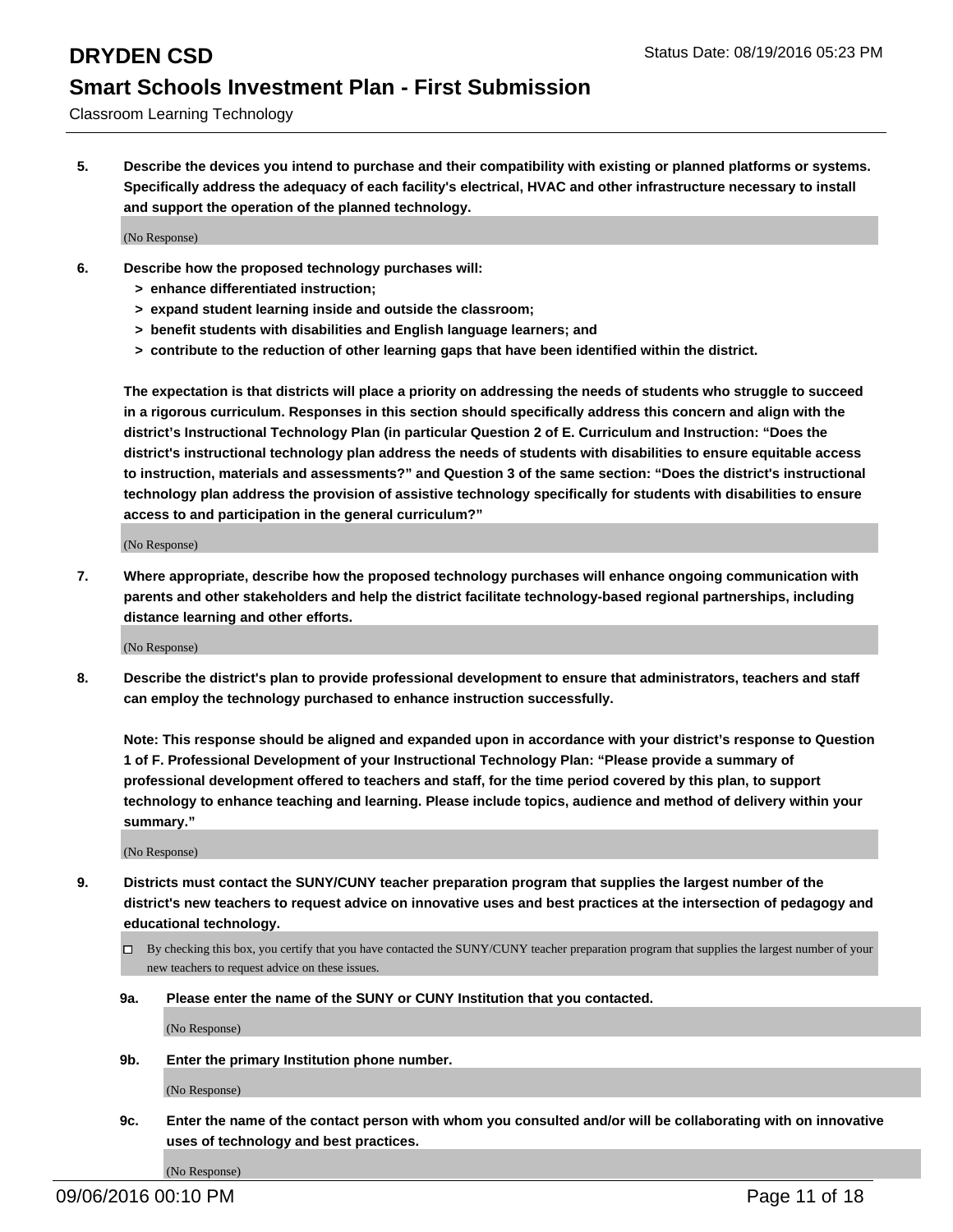Classroom Learning Technology

**10. A district whose Smart Schools Investment Plan proposes the purchase of technology devices and other hardware must account for nonpublic schools in the district.**

**Are there nonpublic schools within your school district?**

- □ Yes
- $\square$  No
- **11. Nonpublic Classroom Technology Loan Calculator**

**The Smart Schools Bond Act provides that any Classroom Learning Technology purchases made using Smart Schools funds shall be lent, upon request, to nonpublic schools in the district. However, no school district shall be required to loan technology in amounts greater than the total obtained and spent on technology pursuant to the Smart Schools Bond Act and the value of such loan may not exceed the total of \$250 multiplied by the nonpublic school enrollment in the base year at the time of enactment.**

### **See:**

**http://www.p12.nysed.gov/mgtserv/smart\_schools/docs/Smart\_Schools\_Bond\_Act\_Guidance\_04.27.15\_Final.pdf.**

|                                         | 1. Classroom<br>Technology<br>Sub-allocation | 2. Public<br>Enrollment<br>$(2014 - 15)$ | 3. Nonpublic<br>Enrollment<br>(2014-15) | l 4. Sum of<br>l Public and<br>l Nonpublic<br>Enrollment                                      | 15. Total Per<br>Pupil Sub-<br>Iallocation | 6. Total<br>Nonpublic Loan  <br>Amount |
|-----------------------------------------|----------------------------------------------|------------------------------------------|-----------------------------------------|-----------------------------------------------------------------------------------------------|--------------------------------------------|----------------------------------------|
| Calculated Nonpublic Loan<br>l Amount i |                                              |                                          |                                         | (No Response)   (No Response)   (No Response)   (No Response)   (No Response)   (No Response) |                                            |                                        |

**12. To ensure the sustainability of technology purchases made with Smart Schools funds, districts must demonstrate a long-term plan to maintain and replace technology purchases supported by Smart Schools Bond Act funds. This sustainability plan shall demonstrate a district's capacity to support recurring costs of use that are ineligible for Smart Schools Bond Act funding such as device maintenance, technical support, Internet and wireless fees, maintenance of hotspots, staff professional development, building maintenance and the replacement of incidental items. Further, such a sustainability plan shall include a long-term plan for the replacement of purchased devices and equipment at the end of their useful life with other funding sources.**

 $\Box$  By checking this box, you certify that the district has a sustainability plan as described above.

**13. Districts must ensure that devices purchased with Smart Schools Bond funds will be distributed, prepared for use, maintained and supported appropriately. Districts must maintain detailed device inventories in accordance with generally accepted accounting principles.**

 $\Box$  By checking this box, you certify that the district has a distribution and inventory management plan and system in place.

**14. If you are submitting an allocation for Classroom Learning Technology complete this table. Note that the calculated Total at the bottom of the table must equal the Total allocation for this category that you entered in the SSIP Overview overall budget.**

|                         | Sub-Allocation |
|-------------------------|----------------|
| Interactive Whiteboards | (No Response)  |
| Computer Servers        | (No Response)  |
| Desktop Computers       | (No Response)  |
| Laptop Computers        | (No Response)  |
| Tablet Computers        | (No Response)  |
| Other Costs             | (No Response)  |
| Totals:                 | 0              |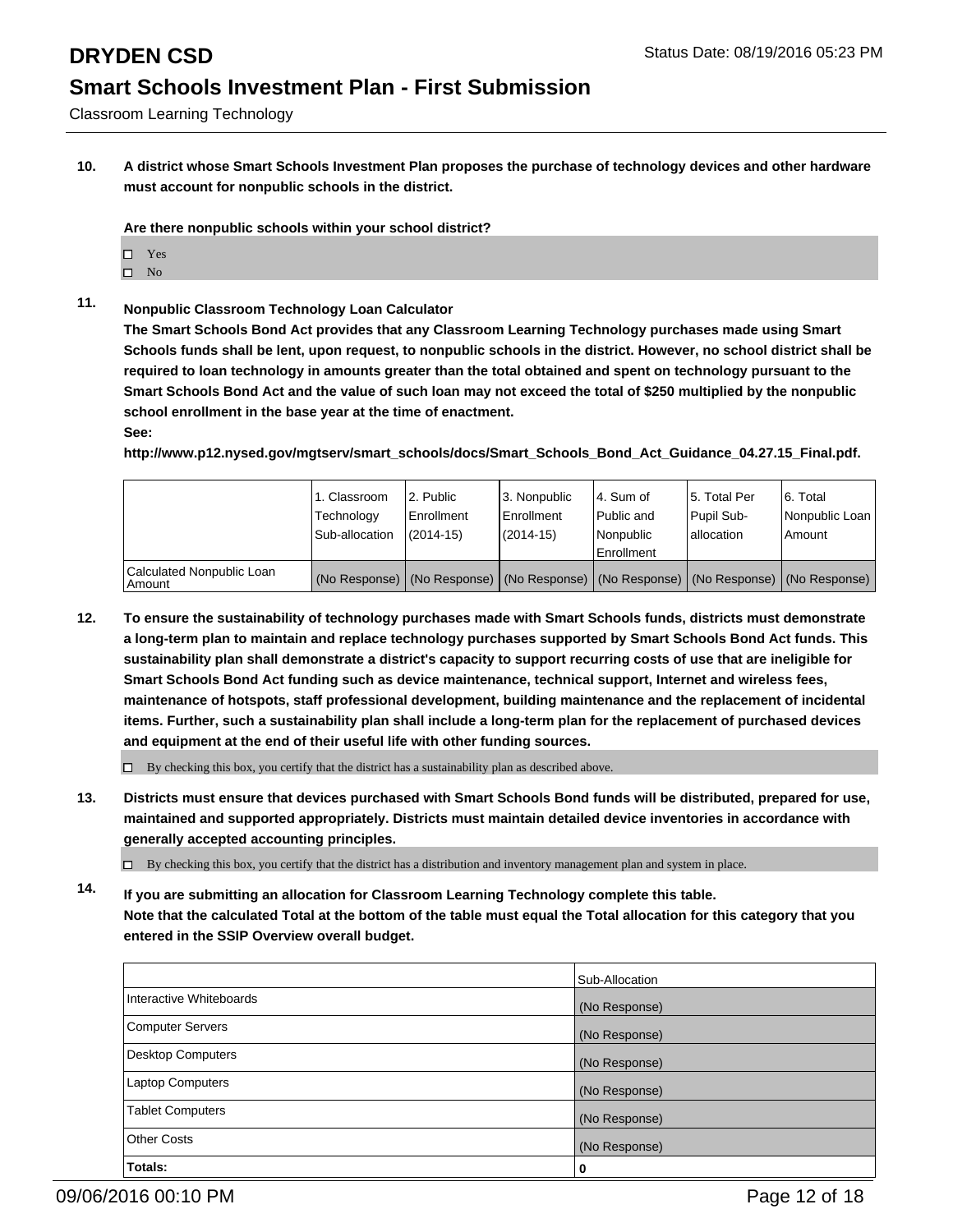Classroom Learning Technology

**15. Please detail the type, quantity, per unit cost and total cost of the eligible items under each sub-category. This is especially important for any expenditures listed under the "Other" category. All expenditures must be capital-bond eligible to be reimbursed through the SSBA. If you have any questions, please contact us directly through smartschools@nysed.gov.**

**Please specify in the "Item to be Purchased" field which specific expenditures and items are planned to meet the district's nonpublic loan requirement, if applicable.**

**NOTE: Wireless Access Points that will be loaned/purchased for nonpublic schools should ONLY be included in this category, not under School Connectivity, where public school districts would list them.**

| Select the allowable expenditure | Item to be Purchased | <b>Quantity</b> | Cost per Item | <b>Total Cost</b> |
|----------------------------------|----------------------|-----------------|---------------|-------------------|
| type.                            |                      |                 |               |                   |
| Repeat to add another item under |                      |                 |               |                   |
| each type.                       |                      |                 |               |                   |
| (No Response)                    | (No Response)        | (No Response)   | (No Response) | (No Response)     |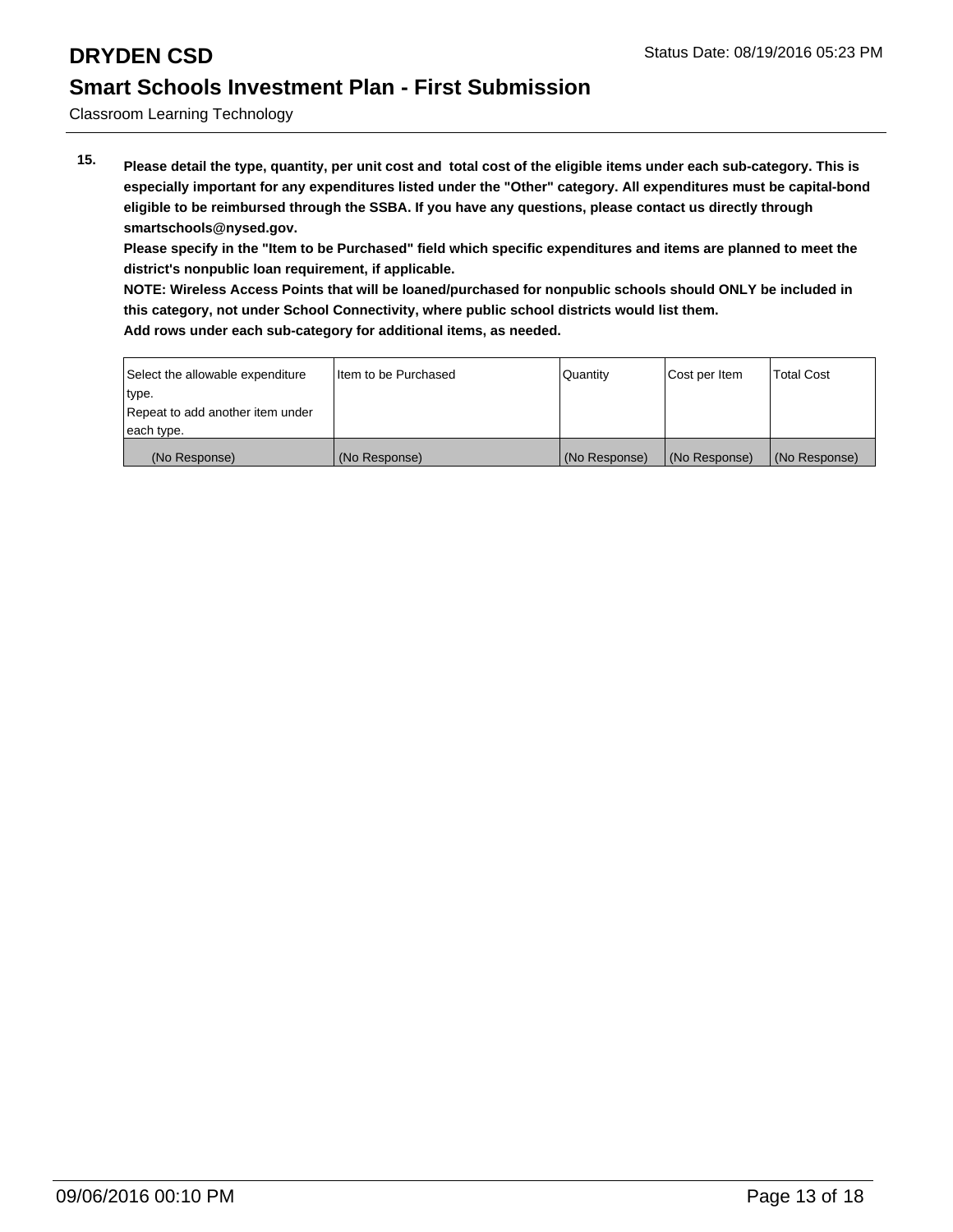Pre-Kindergarten Classrooms

**1. Provide information regarding how and where the district is currently serving pre-kindergarten students and justify the need for additional space with enrollment projections over 3 years.**

(No Response)

- **2. Describe the district's plan to construct, enhance or modernize education facilities to accommodate prekindergarten programs. Such plans must include:**
	- **Specific descriptions of what the district intends to do to each space;**
	- **An affirmation that pre-kindergarten classrooms will contain a minimum of 900 square feet per classroom;**
	- **The number of classrooms involved;**
	- **The approximate construction costs per classroom; and**
	- **Confirmation that the space is district-owned or has a long-term lease that exceeds the probable useful life of the improvements.**

(No Response)

**3. Smart Schools Bond Act funds may only be used for capital construction costs. Describe the type and amount of additional funds that will be required to support ineligible ongoing costs (e.g. instruction, supplies) associated with any additional pre-kindergarten classrooms that the district plans to add.**

(No Response)

**4. All plans and specifications for the erection, repair, enlargement or remodeling of school buildings in any public school district in the State must be reviewed and approved by the Commissioner. Districts that plan capital projects using their Smart Schools Bond Act funds will undergo a Preliminary Review Process by the Office of Facilities Planning.**

**Please indicate on a separate row each project number given to you by the Office of Facilities Planning.**

| <b>Project Number</b> |  |
|-----------------------|--|
| (No Response)         |  |

**5. If you have made an allocation for Pre-Kindergarten Classrooms, complete this table.**

**Note that the calculated Total at the bottom of the table must equal the Total allocation for this category that you entered in the SSIP Overview overall budget.**

|                                          | Sub-Allocation |
|------------------------------------------|----------------|
| Construct Pre-K Classrooms               | (No Response)  |
| Enhance/Modernize Educational Facilities | (No Response)  |
| Other Costs                              | (No Response)  |
| Totals:                                  | 0              |

**6. Please detail the type, quantity, per unit cost and total cost of the eligible items under each sub-category. This is especially important for any expenditures listed under the "Other" category. All expenditures must be capital-bond eligible to be reimbursed through the SSBA. If you have any questions, please contact us directly through smartschools@nysed.gov.**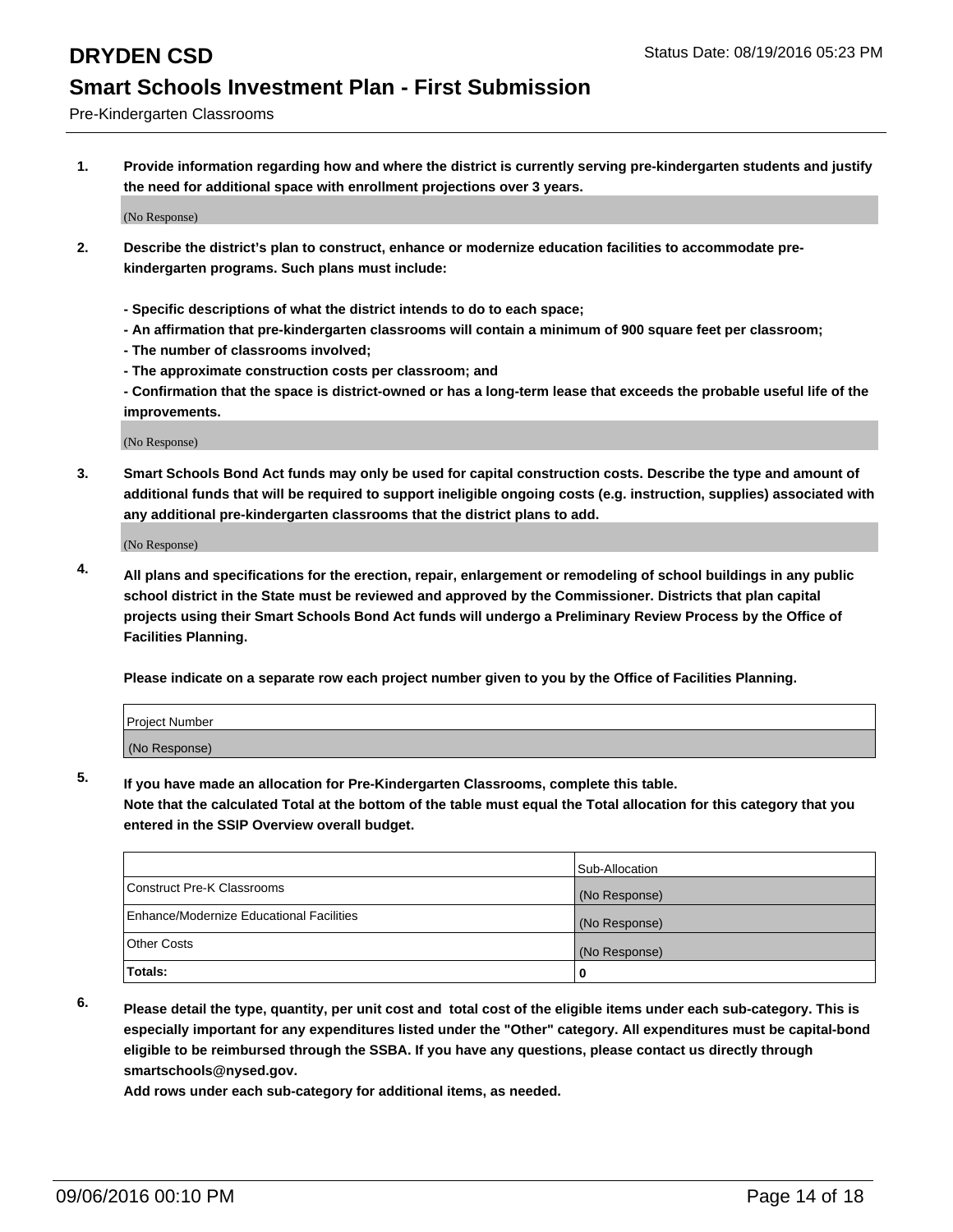Pre-Kindergarten Classrooms

| Select the allowable expenditure | Item to be purchased | Quantity      | Cost per Item | <b>Total Cost</b> |
|----------------------------------|----------------------|---------------|---------------|-------------------|
| type.                            |                      |               |               |                   |
| Repeat to add another item under |                      |               |               |                   |
| each type.                       |                      |               |               |                   |
| (No Response)                    | (No Response)        | (No Response) | (No Response) | (No Response)     |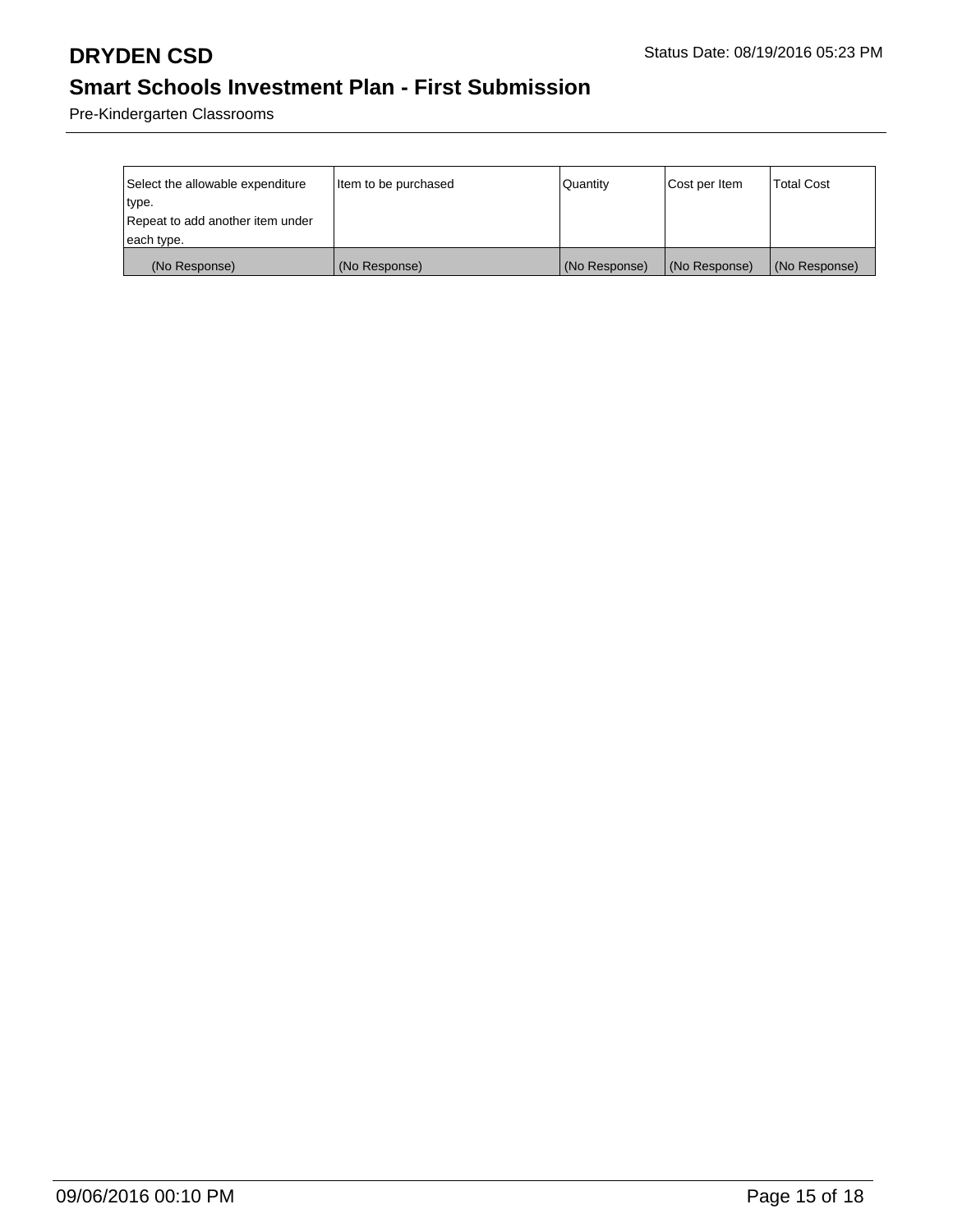Replace Transportable Classrooms

**1. Describe the district's plan to construct, enhance or modernize education facilities to provide high-quality instructional space by replacing transportable classrooms.**

(No Response)

**2. All plans and specifications for the erection, repair, enlargement or remodeling of school buildings in any public school district in the State must be reviewed and approved by the Commissioner. Districts that plan capital projects using their Smart Schools Bond Act funds will undergo a Preliminary Review Process by the Office of Facilities Planning.**

**Please indicate on a separate row each project number given to you by the Office of Facilities Planning.**

| Project Number |  |
|----------------|--|
|                |  |
|                |  |
|                |  |
|                |  |
| (No Response)  |  |
|                |  |
|                |  |
|                |  |

**3. For large projects that seek to blend Smart Schools Bond Act dollars with other funds, please note that Smart Schools Bond Act funds can be allocated on a pro rata basis depending on the number of new classrooms built that directly replace transportable classroom units.**

**If a district seeks to blend Smart Schools Bond Act dollars with other funds describe below what other funds are being used and what portion of the money will be Smart Schools Bond Act funds.**

(No Response)

**4. If you have made an allocation for Replace Transportable Classrooms, complete this table. Note that the calculated Total at the bottom of the table must equal the Total allocation for this category that you entered in the SSIP Overview overall budget.**

|                                                | Sub-Allocation |
|------------------------------------------------|----------------|
| Construct New Instructional Space              | (No Response)  |
| Enhance/Modernize Existing Instructional Space | (No Response)  |
| Other Costs                                    | (No Response)  |
| Totals:                                        | 0              |

**5. Please detail the type, quantity, per unit cost and total cost of the eligible items under each sub-category. This is especially important for any expenditures listed under the "Other" category. All expenditures must be capital-bond eligible to be reimbursed through the SSBA. If you have any questions, please contact us directly through smartschools@nysed.gov.**

| Select the allowable expenditure | Item to be purchased | Quantity      | Cost per Item | <b>Total Cost</b> |
|----------------------------------|----------------------|---------------|---------------|-------------------|
| type.                            |                      |               |               |                   |
| Repeat to add another item under |                      |               |               |                   |
| each type.                       |                      |               |               |                   |
| (No Response)                    | (No Response)        | (No Response) | (No Response) | (No Response)     |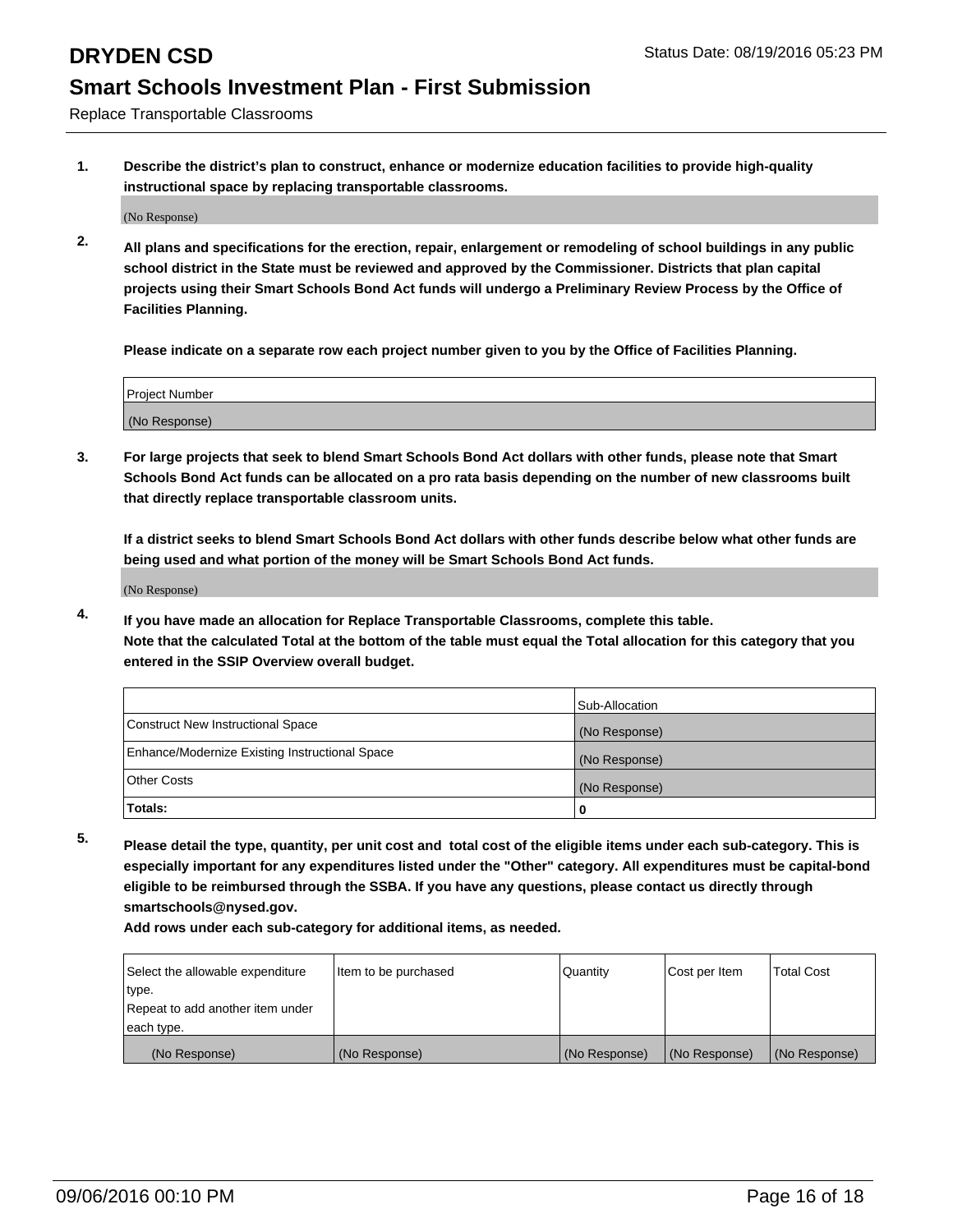High-Tech Security Features

Page Last Modified: 08/18/2016

**1. Describe how you intend to use Smart Schools Bond Act funds to install high-tech security features in school buildings and on school campuses.**

Upgrade interior door locksets throughout the district to allow the ability to secure the rooms from the inside during an emergency lockdown situation. Most of the current locksets require the staff member to secure the door from the corridor, placing the staff member in a potentially dangerous situation. For exterior doors used for emergency egress only, we will install alarms to sound when these doors are opened. This will prevent these doors from being propped open to allow for unauthorized entry into the building.

**2. All plans and specifications for the erection, repair, enlargement or remodeling of school buildings in any public school district in the State must be reviewed and approved by the Commissioner. Districts that plan capital projects using their Smart Schools Bond Act funds will undergo a Preliminary Review Process by the Office of Facilities Planning.** 

**Please indicate on a separate row each project number given to you by the Office of Facilities Planning.**

| Project Number        |  |
|-----------------------|--|
| 61-03-01-06-7-999-SB1 |  |

### **3. Was your project deemed eligible for streamlined Review?**

- Yes
- $\square$  No
- **3a. Districts with streamlined projects must certify that they have reviewed all installations with their licensed architect or engineer of record, and provide that person's name and license number. The licensed professional must review the products and proposed method of installation prior to implementation and review the work during and after completion in order to affirm that the work was code-compliant, if requested.**

 $\boxtimes$  By checking this box, you certify that the district has reviewed all installations with a licensed architect or engineer of record.

**4. Include the name and license number of the architect or engineer of record.**

| Name         | License Number |
|--------------|----------------|
| Gary E Henry | 283811         |

**5. If you have made an allocation for High-Tech Security Features, complete this table. Note that the calculated Total at the bottom of the table must equal the Total allocation for this category that you entered in the SSIP Overview overall budget.**

|                                                      | Sub-Allocation |
|------------------------------------------------------|----------------|
| Capital-Intensive Security Project (Standard Review) | l 0            |
| Electronic Security System                           | l 0            |
| <b>Entry Control System</b>                          | 3,000          |
| Approved Door Hardening Project                      | 57,000         |
| Other Costs                                          | 15,500         |
| <b>Totals:</b>                                       | 75,500         |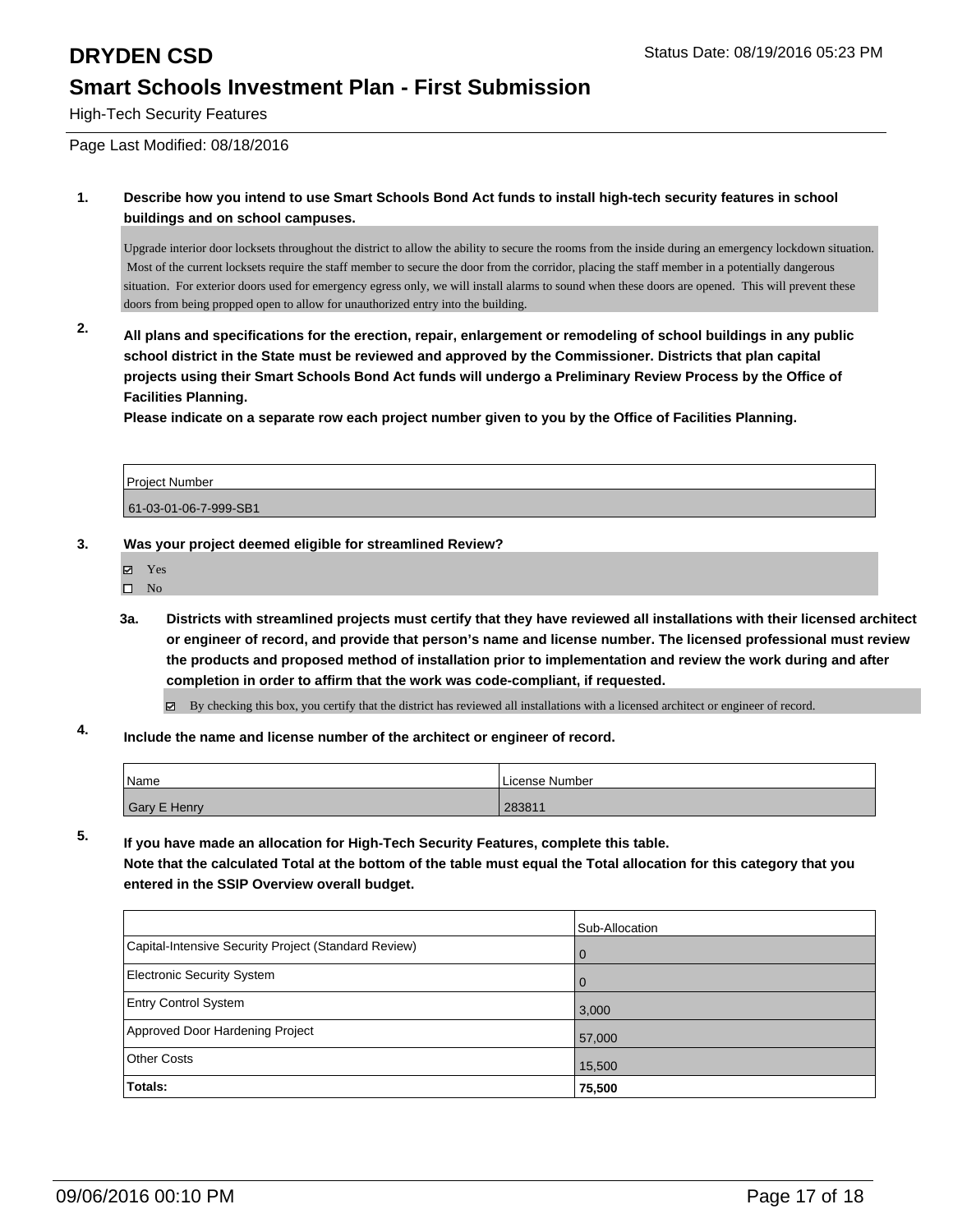High-Tech Security Features

Page Last Modified: 08/18/2016

**6. Please detail the type, quantity, per unit cost and total cost of the eligible items under each sub-category. This is especially important for any expenditures listed under the "Other" category. All expenditures must be capital-bond eligible to be reimbursed through the SSBA. If you have any questions, please contact us directly through smartschools@nysed.gov.**

| Select the allowable expenditure<br>type.<br>Repeat to add another item under<br>each type. | Item to be purchased                                                           | Quantity | Cost per Item | <b>Total Cost</b> |
|---------------------------------------------------------------------------------------------|--------------------------------------------------------------------------------|----------|---------------|-------------------|
| <b>Approved Door Hardening</b><br>Project                                                   | Replace interior door lockset at the<br>Jr/Sr High School (Material)           | 85       | 245           | 20,825            |
| Approved Door Hardening<br>Project                                                          | Replace interior door lockset at the<br>Jr/Sr High School (Labor)              | 85       | 55            | 4,675             |
| Approved Door Hardening<br>Project                                                          | Replace exterior door lockset at the<br>Jr/Sr High School (Material)           | 8        | 600           | 4,800             |
| Approved Door Hardening<br>Project                                                          | Replace exterior door lockset at the<br>Jr/Sr High School (Labor)              | 8        | 150           | 1,200             |
| <b>Entry Control System</b>                                                                 | Install alarm devices on exterior doors<br>used for exit only (Material)       | 6        | 400           | 2,400             |
| <b>Entry Control System</b>                                                                 | Install alarm devices on exterior doors<br>used for exit only (Labor)          | 6        | 100           | 600               |
| <b>Approved Door Hardening</b><br>Project                                                   | Replace interior door lockset at the<br>Dryden Elementary School (Material)    | 55       | 245           | 13,475            |
| <b>Approved Door Hardening</b><br>Project                                                   | Replace interior door lockset at the<br>Dryden Elementary School (Labor)       | 55       | 55            | 3.025             |
| <b>Approved Door Hardening</b><br>Project                                                   | Replace interior door lockset at the<br>Freeville Elementary School (Material) | 15       | 245           | 3,675             |
| <b>Approved Door Hardening</b><br>Project                                                   | Replace interior door lockset at the<br>Freeville Elementary School (Labor)    | 15       | 55            | 825               |
|                                                                                             |                                                                                |          |               |                   |

Replace interior door lockset at the Cassavant Elementary School

Replace interior door lockset at the Cassavant Elementary School (Labor)

Other Costs Total incidental costs 1 1 15,500 15,500 15,500

(Material)

**Add rows under each sub-category for additional items, as needed.**

Approved Door Hardening

Approved Door Hardening

Project

Project

15 245 3,675

15 | 55 | 825